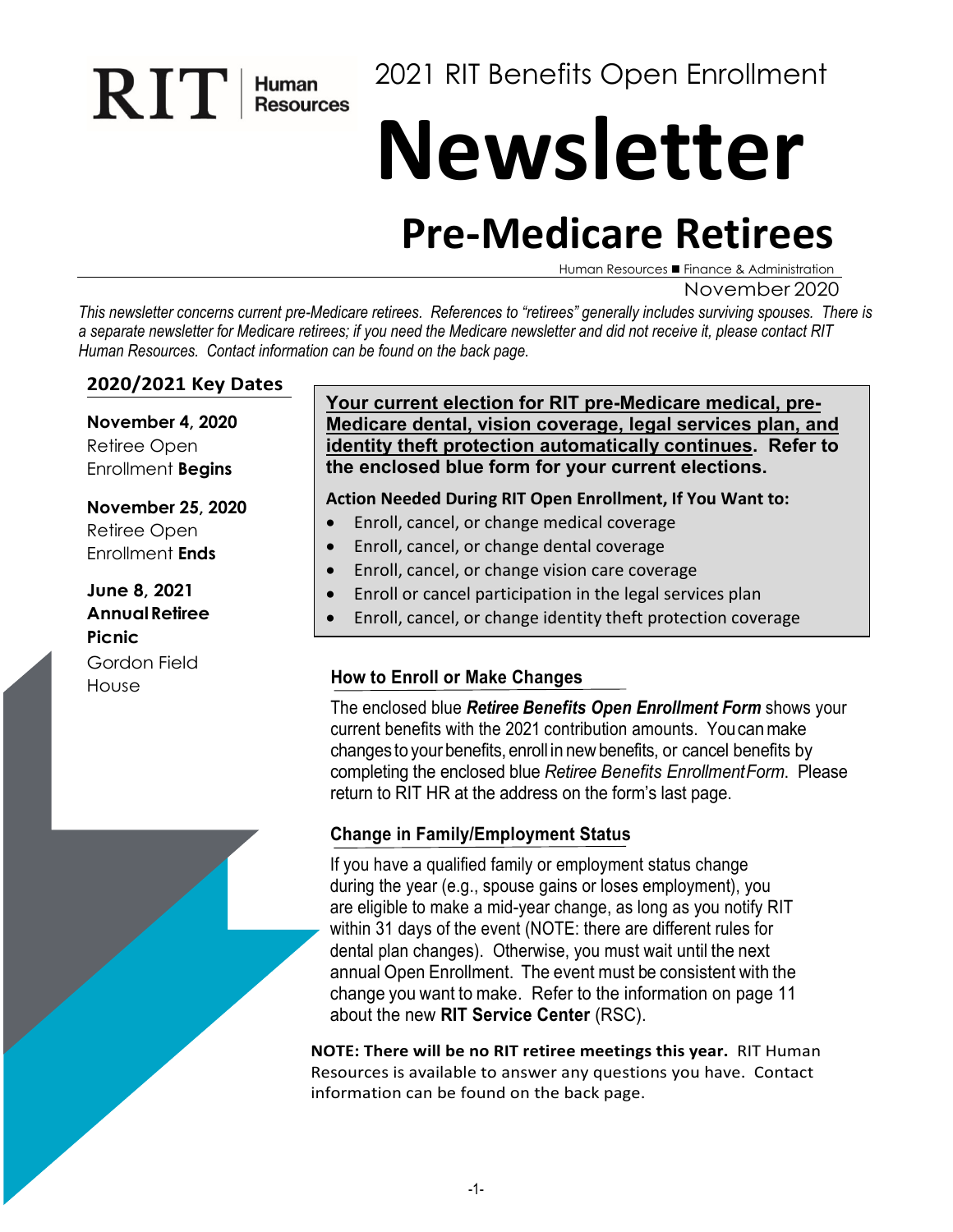# **Medical/Rx Plan**

#### **Medical Plan Changes for 2021**

The pre-Medicare contribution amounts for medical/Rx coverage are based on the employee contribution amounts. When faced with the projected increase for medical and prescription drug benefits for 2021, HR took into consideration the financial uncertainty facing the university together with factors impacting employees: cancellation of merit increases and financial situations some employees are facing during the pandemic and decided to model different options.

If the entire projected increase were to be reflected in employee payroll contributions, it would have meant 30%+ increases in employee contributions, which is not reasonable.

After looking at several different scenarios, the administration decided that RIT could absorb a considerable portion of the increase, similar to prior years, but to offset the monthly cost to employees, changes to out-of-pocket costs for medical services and prescription drug copays needed to be made. This is how we were able to keep employee contributions flat year over year – no increases at all. The pre-Medicare retiree contributions are increasing as previously scheduled, as outlined below.

While those plan members who use medical services will experience some increased cost share for those services, we believe this is the fairest way to address the rising costs. RIT's plans are still quite generous compared to the market, both in plan design as well as contributions.

| Key Terms                    |                                                                         |  |  |  |  |
|------------------------------|-------------------------------------------------------------------------|--|--|--|--|
| Copay                        | Set dollar amount patient pays at the time of service. The plan usually |  |  |  |  |
|                              | pays the remaining balance.                                             |  |  |  |  |
| <b>Deductible</b>            | Annual amount patient pays before the plan pays for covered services.   |  |  |  |  |
| <b>Coinsurance</b>           | Percentage of eligible expenses the patient pays.                       |  |  |  |  |
| <b>Out-of-Pocket Maximum</b> | Maximum amount patient will pay in the plan year for covered services   |  |  |  |  |
|                              | before the plan pays 100% for covered services.                         |  |  |  |  |

| 2021 Common Copay Services*     |                                                                                                             |                                                                    |                                        |  |  |  |  |
|---------------------------------|-------------------------------------------------------------------------------------------------------------|--------------------------------------------------------------------|----------------------------------------|--|--|--|--|
| Category                        | <b>POS A</b>                                                                                                | <b>POS D</b>                                                       |                                        |  |  |  |  |
| <b>Telemedicine with MDLIVE</b> |                                                                                                             | \$10 all plans                                                     |                                        |  |  |  |  |
| <b>RRH On-Campus Practice</b>   |                                                                                                             | \$20 all plans                                                     |                                        |  |  |  |  |
| <b>Primary Care Physician</b>   | <b>RRH: \$30</b><br>Other: \$35                                                                             | <b>RRH: \$35</b><br><b>RRH: \$40</b><br>Other: \$40<br>Other: \$45 |                                        |  |  |  |  |
| <b>Specialist</b>               | <b>RRH: \$35</b><br>Other: \$50                                                                             | <b>RRH: \$40</b><br>Other: \$55                                    | <b>RRH: \$45</b><br><b>Other: \$60</b> |  |  |  |  |
| <b>Urgent Care</b>              | \$55<br>\$60<br>\$65                                                                                        |                                                                    |                                        |  |  |  |  |
| <b>Emergency Room</b>           | <b>RRH: \$115</b><br><b>RRH: \$140</b><br><b>RRH: \$165</b><br>Other: \$140<br>Other: \$190<br>Other: \$215 |                                                                    |                                        |  |  |  |  |
| X-ray                           | \$50                                                                                                        | \$55                                                               | \$60                                   |  |  |  |  |
| Lab                             | Covered in Full                                                                                             |                                                                    |                                        |  |  |  |  |

*\* Copays do not count toward the deductible; they do count toward out-of-pocket maximum.*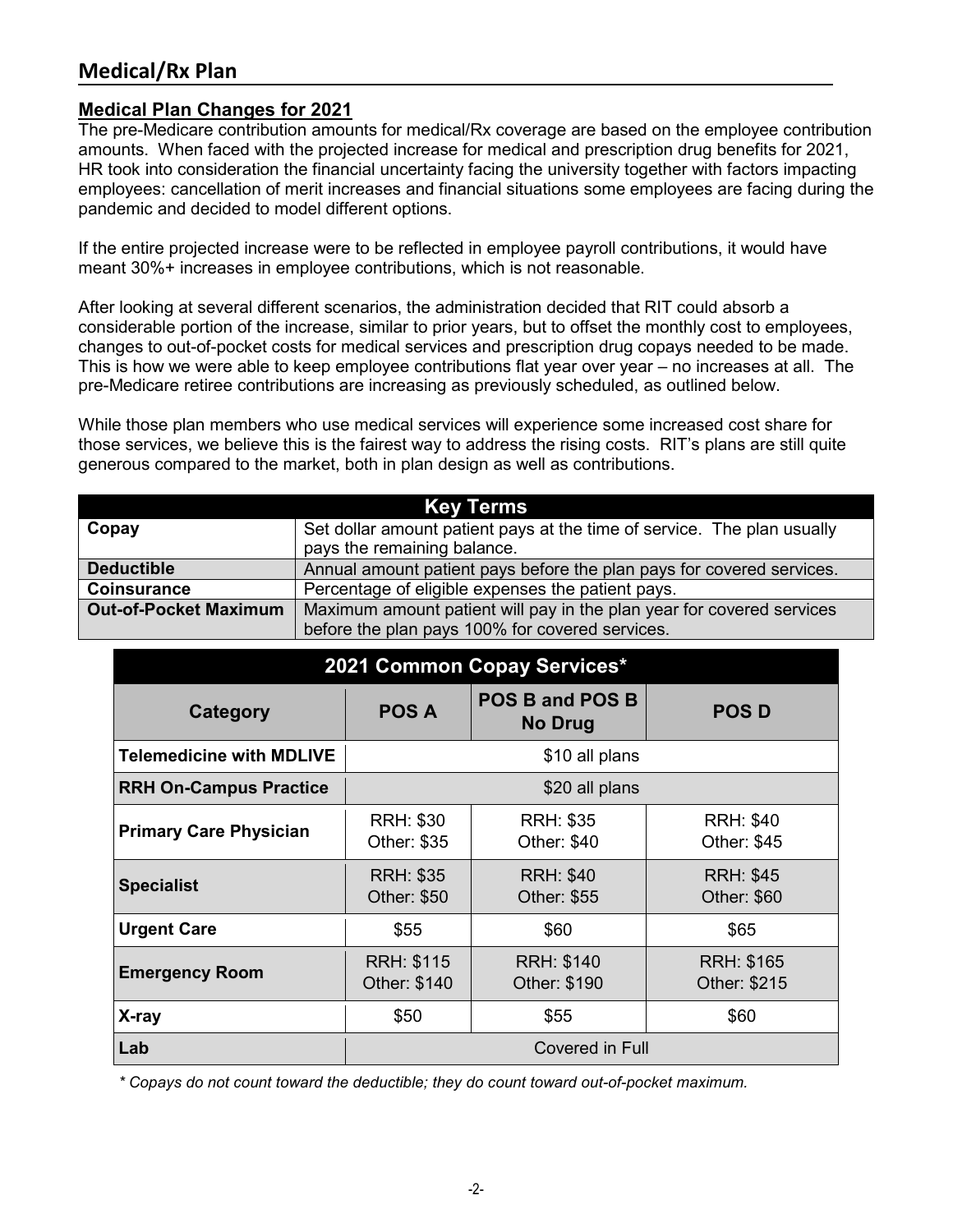## **2021 Deductible and Coinsurance Services**

*The following services have an annual (calendar year) deductible. Once the deductible has been met, you will pay coinsurance for these services for the rest of the year, or until you reach the annual out-of-pocket maximum. The first amount is the maximum per person; the second amount is the maximum for two person, family, or one-parent family coverage.* 

- **Hospital-Inpatient**
- **Outpatient Services**
- **Imaging Other Than X-rays (e.g., MRI, CT, PET)**

| <b>POS A</b>  | POS B and<br><b>POS B No Drug</b> | <b>POS D</b> |
|---------------|-----------------------------------|--------------|
| \$200 / \$400 | \$250/\$500                       | \$300/\$600  |

#### **2021 Out-of-Pocket Maximums**

As required under federal law, RIT's medical/prescription drug (Rx) plans have out-of-pocket maximums. These maximums provide important protection for the people who have high out-of-pocket medical/Rx expenses, since it limits the total amount you will have to pay during the plan year for eligible expenses.

The federal government generally increases these amounts annually and will do so again for 2021. When this occurs, RIT increases the medical and/or Rx out-of-pocket maximums accordingly. For 2021, both medical and prescription drug plan out-of-pocket maximums both in and out of network will increase. Below are the medical plan maximums; the prescription drug maximums are in the prescription drug section of this newsletter.

| 2021 Out-of-Pocket Medical Maximums (OOP Max)*<br>All your costs for covered medical services count toward the OOP Max (copay, deductible, coinsurance) |                    |                    |  |
|---------------------------------------------------------------------------------------------------------------------------------------------------------|--------------------|--------------------|--|
| POS B and POS B No Drug<br><b>POS D</b><br><b>POS A</b>                                                                                                 |                    |                    |  |
| \$4,950 / \$9,900                                                                                                                                       | \$5,950 / \$11,900 | \$6,300 / \$12,500 |  |

*\* The first amount is the individual maximum; the second amount is the maximum for two person, family, or oneparent family coverage.* 

#### **How the Deductible and Coinsurance Works-An Example**

- Sam is enrolled in a POS B individual policy
- In January, Sam has an inpatient stay of 3 days
- The total cost of the stay is \$10,000
	- o Sam pays the first \$250 to meet the deductible, leaving a balance of \$9,750
	- o Sam pays 10% coinsurance on the balance, or \$975
- Sam's total out-of-pocket costs are \$1,225 (\$250 deductible + \$975 coinsurance)
- The Plan pays \$8,775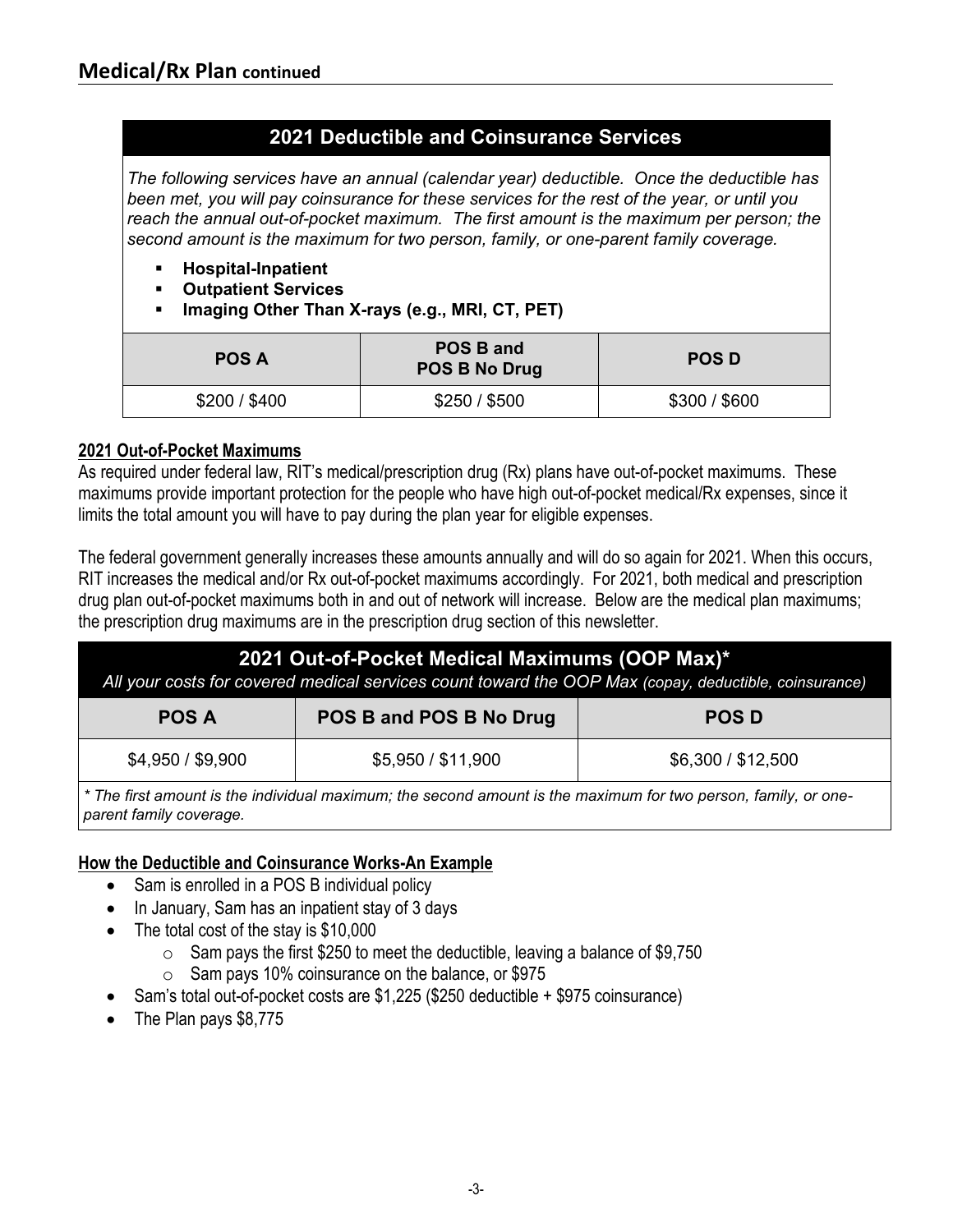#### **Prescription Drug Plan Changes for 2021**

Effective January 1, 2021, the prescription drug copays for a 30-day supply for Tier 2 and Tier 3 medications will increase by \$5. The copays for Tier 1 will remain the same. The 90-day supply copay will continue to be 2.5 times the 30-day copay amount. You will see the copays below. The POS D individual annual deductible will increase to \$1,250 from \$1,000.

RIT's partnership with Wegmans will continue in 2021.

| <b>POS A and POS B and Blue PPO</b>              |                                     |               |                     |                                                                      |               |
|--------------------------------------------------|-------------------------------------|---------------|---------------------|----------------------------------------------------------------------|---------------|
|                                                  | <b>WEGMANS PHARMACY</b>             |               | <b>OTHER RETAIL</b> | <b>OPTUMRX MAIL</b>                                                  |               |
| <b>CATEGORY</b>                                  | 30-day supply, no<br>limit on fills | 90-day supply | to 3 fills          | 30-day supply, up 30-day supply 4th<br>fill and after <sup>(1)</sup> | 90-day supply |
| Tier 1: Generic Drugs                            | \$15.00                             | \$37.50       | \$17.00             | \$37.50                                                              | \$37.50       |
| Tier 2: Brand Name Formulary Drugs               | \$35.00                             | \$87.50       | \$40.00             | \$87.50                                                              | \$87.50       |
| Tier 3: Brand Name Non-Formulary Drugs           | \$50.00                             | \$125.00      | \$60.00             | \$125.00                                                             | \$125.00      |
| Annual Out-of-Pocket Maximum (individual/family) |                                     |               | \$2,100 / \$4,200   |                                                                      |               |

| <b>POSD</b>                                                                                                        |                                     |               |                     |                                                                      |               |
|--------------------------------------------------------------------------------------------------------------------|-------------------------------------|---------------|---------------------|----------------------------------------------------------------------|---------------|
|                                                                                                                    | <b>WEGMANS PHARMACY</b>             |               | <b>OTHER RETAIL</b> | <b>OPTUMRX MAIL</b>                                                  |               |
| <b>CATEGORY</b>                                                                                                    | 30-day supply, no<br>limit on fills | 90-day supply | to 3 fills          | 30-day supply, up 30-day supply 4th<br>fill and after <sup>(1)</sup> | 90-day supply |
| Annual Deductible - each person must pay \$1,250 annual deductible before copay amounts are charged in a plan year |                                     |               |                     |                                                                      |               |
| Tier 1: Generic Drugs                                                                                              | \$25.00                             | \$62.50       | \$30.00             | \$62.50                                                              | \$62.50       |
| Tier 2: Brand Name Formulary Drugs                                                                                 | \$70.00                             | \$175.00      | \$80.00             | \$175.00                                                             | \$175.00      |
| Tier 3: Brand Name Non-Formulary Drugs                                                                             | \$130.00                            | \$325.00      | \$150.00            | \$325.00                                                             | \$325.00      |
| Annual Out-of-Pocket Maximum (individual/family)                                                                   | \$2,250 / \$4,600                   |               |                     |                                                                      |               |

*(1) applies to maintenance medications only; does not apply to acute medications or medications that cannot be filled through mail order (e.g., certain controlled substances)*

#### **Addressing Rising Rx Costs: A Win-Win Solution**

Specialty drugs have been responsible for significantly driving up the cost of prescription drugs over the last several years, although they currently are being used by a very small number of patients. Some of these drugs cost tens of thousands of dollars. For the most part, there are no generic equivalents for these expensive medications. Therefore, the plan designs for traditional, non-specialty medications that promote the use of generics to save the plan and patients money cannot work for specialty drugs.

What are specialty drugs? Other than being very, very costly, they have some or all of the following factors in common:

- Prescribed for a person with a complex or chronic medical condition;
- Requires additional patient education, adherence, and support beyond traditional dispensing activities; this is why they are typically dispensed by specialty pharmacies such as OptumRx's specialty pharmacy, which is able to provide these patient supports;
- Is an oral, injectable, inhalable, or infusible drug product;
- Has unique storage or shipment requirements, such as refrigeration; and
- Is often not stocked at a majority of retail pharmacies.

OptumRx has developed a program to take advantage of specialty medication coupons that pharmaceutical manufacturers offer. RIT is adopting this program, called Variable Copay Solution, effective January 1, 2021.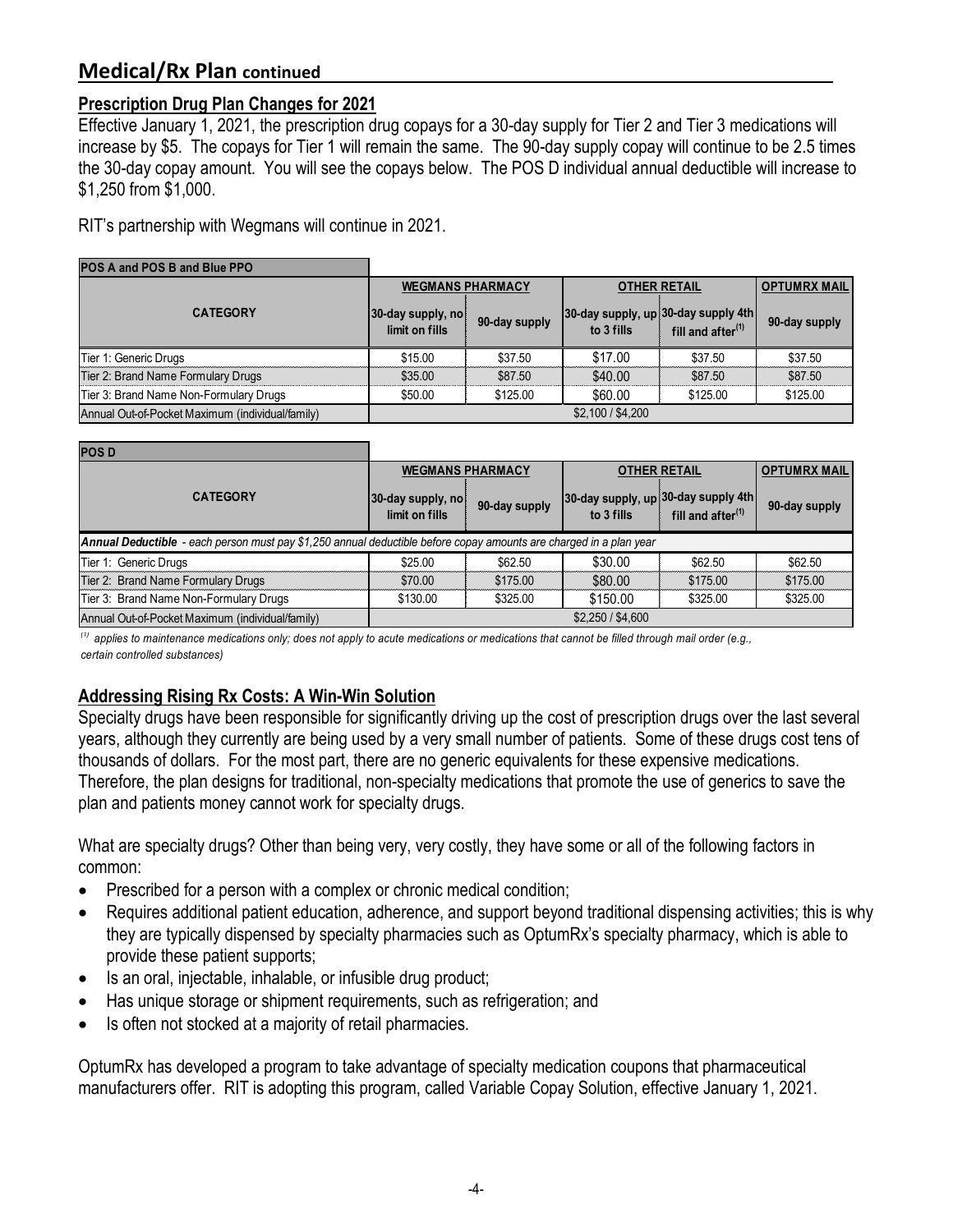This program provides a way to help address the rapidly rising cost of these specialty drugs. Here is how it works:

- Drug manufacturers often make a coupon available to patients who are prescribed a specialty drug but cannot afford the cost. It often results in the patient cost being reduced or eliminated, but does not change or reduce the plan's cost.
- With the Variable Copay Solution, the OptumRx system restates the member's copay for that particular drug to equal the amount of the coupon. *The member's cost is exactly the same as it would have been with the coupon in the absence of the Variable Copay Solution.*
- With the Variable Copay Solution, the plan's cost is reduced by the amount of the coupon and the difference is paid by the manufacturer who provided the coupon.

| <b>Description</b>                | <b>Current</b> | <b>Variable Copay</b>   |
|-----------------------------------|----------------|-------------------------|
| <b>Medication Cost</b>            | \$3,000        | \$3,000                 |
| <b>Member Copay Before Coupon</b> | \$100          | \$1,000                 |
| <b>Coupon Value</b>               | \$1,000        | \$1,000                 |
| <b>Member Out-of-Pocket Cost</b>  | \$0            | \$0                     |
| <b>Plan Cost</b>                  | \$2,900        | \$2,000 (\$900 savings) |

Here is an example:

By adopting this new program, RIT's plan will be able to address the rising cost of specialty drugs that have been one of the main drivers of health care cost increases.

#### **Pre-Medicare Cost Sharing**

RIT remains committed to providing health care coverage for our retirees. In 2018, we communicated that RIT would be phasing in a new cost-sharing model for pre-Medicare retirees. As previously stated, this change was based on data that showed pre-Medicare retirees utilize their health care benefits to a greater extent than current employees.

As a reminder, effective January 1, 2021, the phase in continues (shown below).

• **Cost Sharing Group 2** – formerly known as the Benchmark group. These employees were hired before January 1, 2004 and were age 35 or over on January 1, 2008.

The retiree contribution amount will increase by 20% over the employee contribution amounts, each year through 2024, as follows:

2020 retiree contributions were 20% more than the employee contributions 2021 retiree contributions will be 40% more than the employee contributions 2022 retiree contributions will be 60% more than the employee contributions 2023 retiree contributions will be 80% more than the employee contributions 2024 and later retiree contributions will be 100% more than the employee contributions

• **Cost Sharing Group 3** – formerly known as the RMA group (Retiree Medical Account). These employees were hired on or after January 1, 2004 OR hired before January 1, 2004 and under age 35 on January 1, 2008.

The medical contributions will be 10% higher than contributions of Cost Sharing Group 2, each year.

If you are currently enrolled in RIT health care coverage, your cost sharing group and your 2021 contribution amount is listed on the enclosed blue *Retiree Benefits Open Enrollment Form*.

Refer to the contribution rates on pages 13 and 14 of this newsletter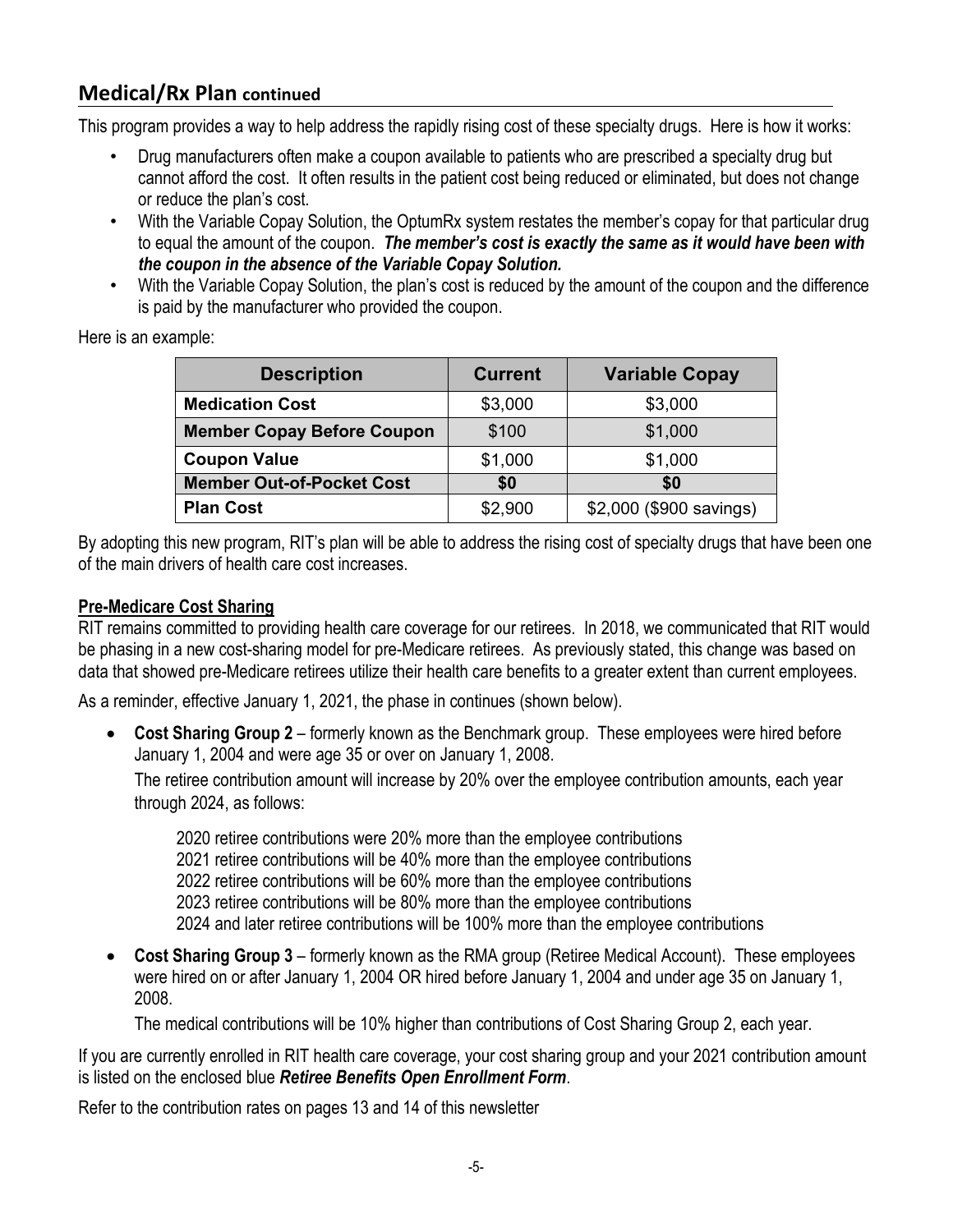#### **If You Will Turn 65 in 2021**

*This information also applies if it is your spouse or partner who is turning 65.*

About three months prior to your 65<sup>th</sup> birthday, RIT Human Resources will send you information about changes in your medical and dental coverage, if enrolled.

You will become eligible for Medicare on your Medicare eligibility date. Your Medicare eligibility date is the first of the month in which you turn age 65; if your birthday is the first of the month, your Medicare eligibility date will the first of the month prior to your birthday month.

*Medical and Rx*: Your coverage will end the last day of the month prior to your Medicare eligibility date. You will need to enroll in Medicare Part A and Medicare Part B with the Social Security Administration effective on your Medicare eligibility date. You will also need to work with Via Benefits, RIT's Medicare Exchange, to enroll in coverage to supplement Original Medicare (Part A and Part B).

RIT will provide its funding through a Health Reimbursement Arrangement (HRA).

If you cover your pre-Medicare spouse/partner under your pre-Medicare policy, we will automatically set them up under an individual pre-Medicare policy on your Medicare eligibility date. We will also notify Lifetime Benefit Solutions (LBS) to update the billing information.

If you cover eligible children, they will continue with pre-Medicare coverage as well. They will be covered

under your spouse/partner's policy or under an individual policy if both you and your spouse/partner are Medicare-eligible.

*Dental*: Your coverage will end the last day of the month prior to your Medicare eligibility date. You will be eligible to continue coverage for up to 18 months under the Consolidated Omnibus Reconciliation Act (COBRA). P&A Group, RIT's COBRA administrator, will send you information about continuing coverage. Dental coverage is also available through Via Benefits. You may want to compare the COBRA coverage and rates with the coverage that is available in your geographic area through Via Benefits to determine which coverage is best. If you elect the COBRA continuation coverage of the RIT dental plan, you would be able to enroll in dental coverage through Via Benefits when the COBRA coverage ends.

If you cover your pre-Medicare spouse/partner under your pre-Medicare policy, we will automatically set them up under an individual pre-Medicare policy on your Medicare eligibility date. We will also notify Lifetime Benefit Solutions (LBS) to update the billing information.

If you cover eligible children, they will continue with pre-Medicare coverage as well. They will be covered under your spouse/partner's policy or under an individual policy if both you and your spouse/partner are Medicare-eligible.

*Vision, Legal Services Plan, Identity Theft Protection*:

You continue to be eligible for these benefits even when you become eligible for Medicare. Therefore, if enrolled, these benefits will continue and Lifetime Benefit Solutions (LBS) will continue to bill you.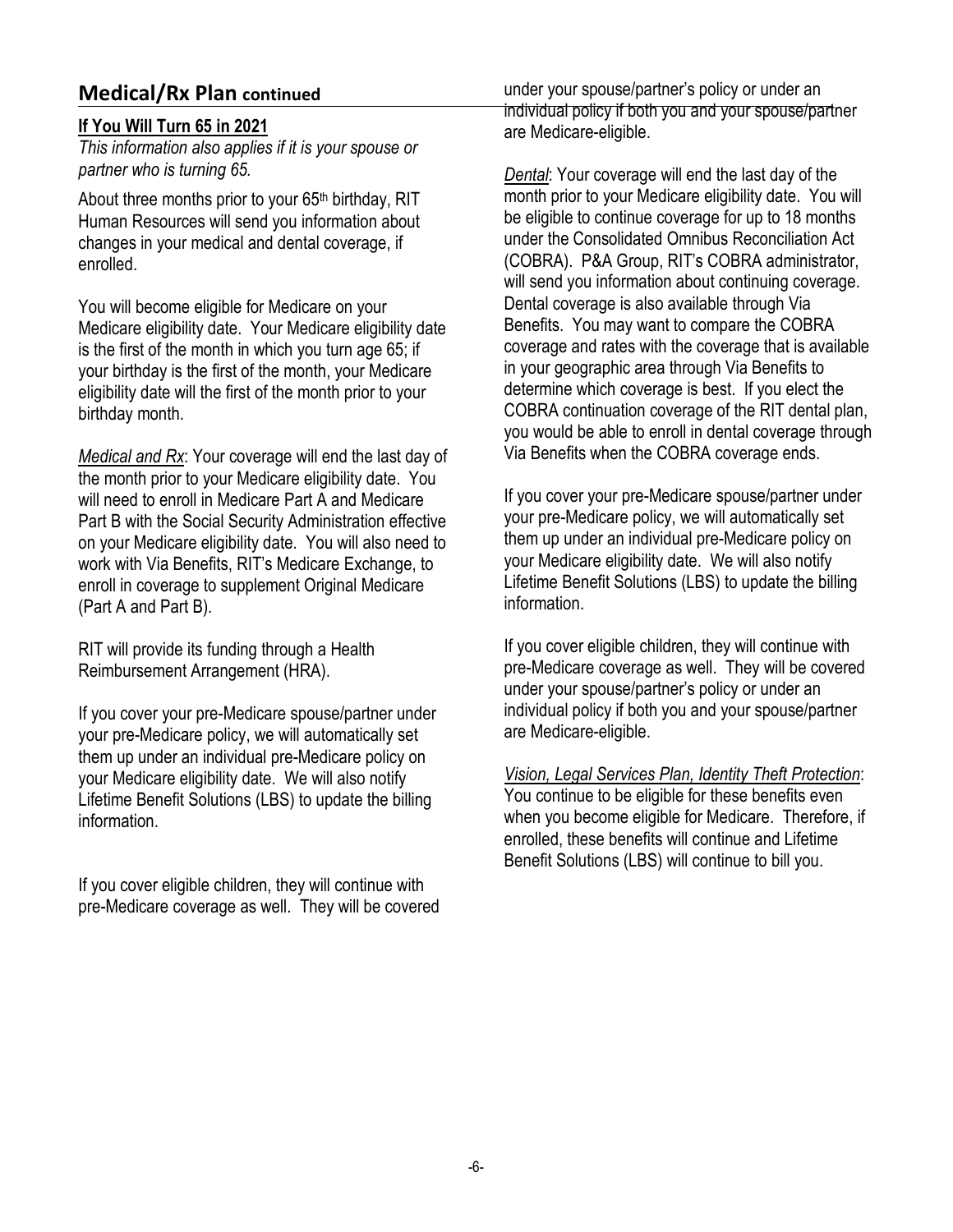#### **Telemedicine: Doctor visits wherever you are, whenever you want**

When you're feeling achy, stuffy, and feverish, you may not want to drive to your doctor and sit in a waiting room. Telemedicine, with MDLIVE, gives you fast access to medical and behavioral health care 24 hours a day, seven days a week from the comfort of your home, desk, or hotel room. All you need to do is activate it through your online Excellus member account and download the MDLIVE app.

Rest assured, MDLIVE health care professionals deliver quality care, but more conveniently from your phone, tablet, or computer.

#### **When should you use telemedicine?**

- Instead of going to urgent care or the emergency room for minor and non-life-threatening conditions
- Whenever your primary care doctor is not available
- If you live in a rural area and don't have access to nearby care
- When you're traveling for work or on vacation

#### **Here are some of the common medical conditions treated with telemedicine:**

| Adults                  |                         | <b>∎ Children</b> |
|-------------------------|-------------------------|-------------------|
|                         | Nausea & Vomiting       | Cold & Flu        |
| Allergies<br>Cold & Flu | Pink Eye                | Constipation      |
| Ear Infections          | Rashes                  | Earache           |
| $\parallel$ Fever       | Sinus Infection         | Fever             |
| Headache                | Sunburn                 | Nausea & Vomiting |
| Joint Aches & Pains     | Urinary Tract Infection | Pink Eye          |

#### **Telemedicine is great for the mind as well as the body.**

In addition to access to medical doctors, you can also video conference with a psychiatrist or choose from a variety of licensed therapists from the privacy of your own home. You can even schedule recurring appointments to establish an ongoing relationship with one therapist. If you think behavioral health counseling might be right for you, take a free online assessment at MDLIVE.com/BH-Assessments. Here are some conditions people rely on behavioral health telemedicine for:

| Addiction                | <b>Panic Disorders</b> | <b>Eating Disorders</b> |
|--------------------------|------------------------|-------------------------|
| <b>Bipolar Disorders</b> | <b>Stress</b>          | Grief and Loss          |
| Depression               | Trauma and PTSD        | <b>LGBTQ Support</b>    |

#### **Don't wait until you need it. There are four easy ways to register for telemedicine today.**

- 1. **Web**—Register/Log in at ExcellusBCBS.com/Member
- 2. **App**—Download the MDLIVE app
- 3. **Text**—Text EXCELLUS to 635483
- 4. **Voice**—Call 1-866-692-5045

#### **MDLIVE vs Your Own Doctor**

MDLIVE is the telemedicine vendor that is part of RIT's medical coverage with Excellus BlueCross BlueShield. This is different than having a telehealth visit with your own doctor.

If you have a telehealth visit with your own doctor, the plan charge is the same as an inperson visit. Therefore, the copay is the same if you have an in-person visit or a telehealth visit with your own doctor.

It is only the telemedicine visits with an MDLIVE provider that have the lower copay. And, while we are still in the emergency state due to the COVID-19 pandemic, the copays for MDLIVE are waived, even if the visit is not COVID-related.

#### **Reminder About Privacy Laws**

Privacy laws prohibit health care providers and insurance companies from disclosing to another person, such as a family member, protected health information (PHI) related to your health coverage without your written authorization. Complete an authorization if you or a family member (age 18 or older) wish to designate an individual to receive information about your health care coverage and protected health information.

For Excellus, the information is in the Manage Your Privacy link on the Excellus website. For OptumRx, the authorization form to download and complete is in the Tools & Resources section of the OptumRx website. Check with your health care providers about what they need.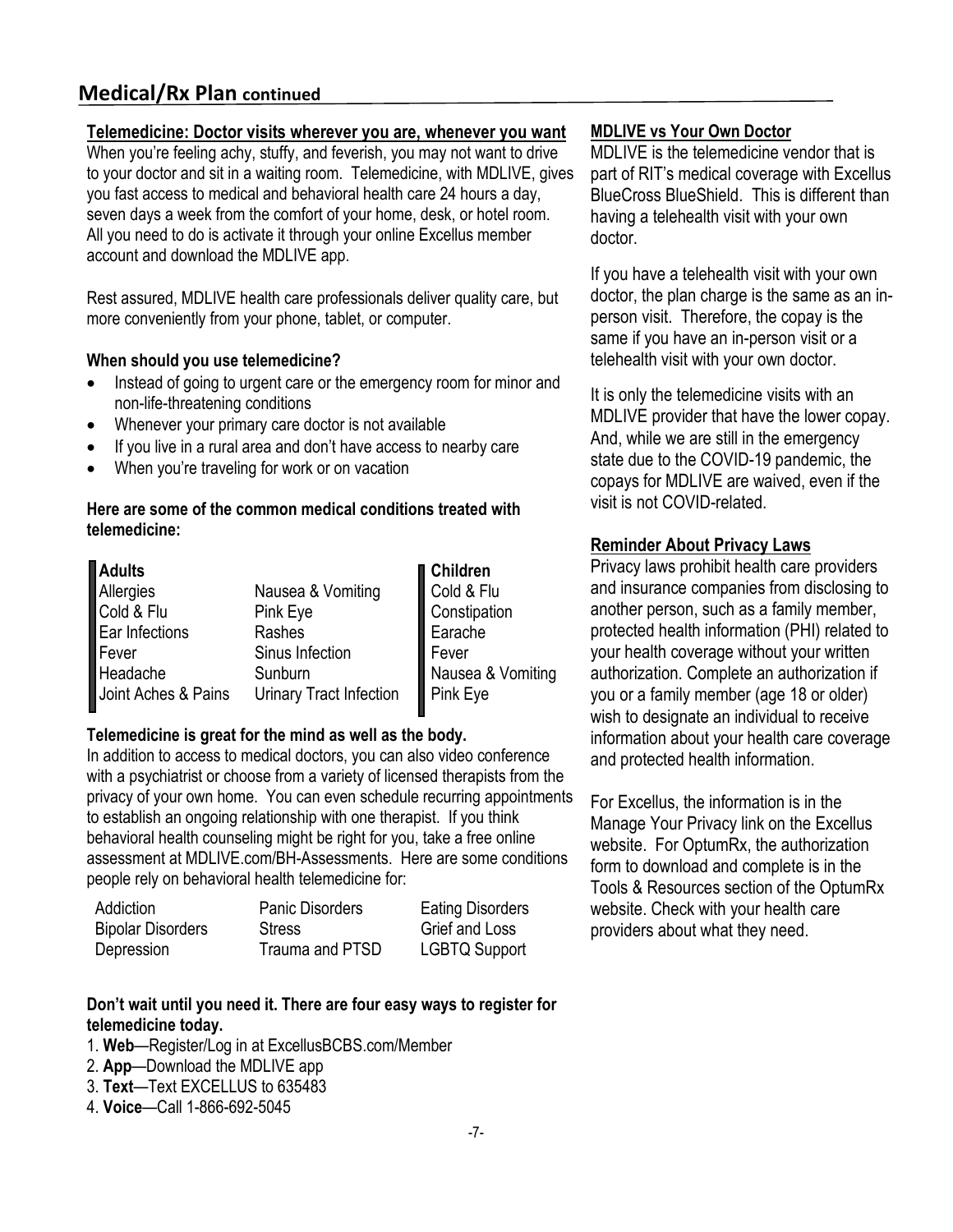# **RIT's Vision Care Plan**

Good news from our vision care plan provider, VSP! The allowance for eyeglass frames and contact lenses will increase from the current \$130 to \$150 as of January 1, 2021. Also, the VSP premium will remain at its current 2020 level through December 31, 2023. Below is a brief summary of the coverage.

If you and/or your eligible family members will have prescription eyewear needs in 2021, this may be the plan for you.

**IMPORTANT:** If you enroll in coverage, VSP does not issue ID cards. Just let your provider know you have VSP coverage. The ID number for retirees is your RIT University ID (UID) (printed on the enclosed blue form). The ID number for a surviving spouse is the surviving spouse's Social Security Number.

| <b>Benefit</b>                          | <b>Description</b>                                                                                                                                                                                                                                                                                                                                                                                   | Copay                               |
|-----------------------------------------|------------------------------------------------------------------------------------------------------------------------------------------------------------------------------------------------------------------------------------------------------------------------------------------------------------------------------------------------------------------------------------------------------|-------------------------------------|
| <b>WellVision Exam (routine)*</b>       | Focuses on your eyes and overall wellness                                                                                                                                                                                                                                                                                                                                                            | \$15                                |
| <b>Prescription Glasses</b>             |                                                                                                                                                                                                                                                                                                                                                                                                      | \$20                                |
| Frame                                   | \$130 allowance for a wide selection of frames<br>$\bullet$<br>\$150 allowance for featured frame brands<br>٠<br>20% savings on the amount over your allowance<br>$\bullet$                                                                                                                                                                                                                          | Included in<br>prescription glasses |
| <b>Lenses</b>                           | Single vision, lined bifocal, and lined trifocal lenses<br>$\bullet$<br>Polycarbonate lenses for dependent children<br>$\bullet$                                                                                                                                                                                                                                                                     | Included in<br>prescription glasses |
| <b>Lens Enhancements</b>                | Progressive lenses<br>$\bullet$<br>Average savings of 35-40% on other lens<br>٠<br>enhancements (e.g., anti-glare)                                                                                                                                                                                                                                                                                   | \$0                                 |
| <b>Contacts (instead of glasses)</b>    | \$130 allowance for contacts and contact lens<br>$\bullet$<br>exam (fitting and evaluation)<br>15% savings on a contact lens exam (fitting and<br>$\bullet$<br>evaluation)                                                                                                                                                                                                                           | \$0                                 |
| <b>Diabetic Eyecare Plus</b><br>Program | Services related to diabetic eye disease, glaucoma<br>$\bullet$<br>and age-related macular degeneration (AMD).<br>Retinal screening for eligible members with<br>diabetes. Limitations and coordination with<br>medical coverage may apply. Ask your VSP doctor<br>for details.                                                                                                                      | \$20                                |
|                                         | <b>Glasses and Sunglasses</b><br>Extra \$20 to spend on featured frame brands. Go to vsp.com/special offers<br>$\bullet$<br>for details.<br>30% savings on additional glasses and sunglasses, including lens<br>$\bullet$<br>enhancements, from the same VSP provider on the same day as your<br>WellVision Exam. Or get 20% from any VSP provider within 12 months of<br>your last WellVision Exam. |                                     |
| <b>Extra Savings</b>                    | <b>Retinal Screening</b><br>No more than a \$39 copay on routine retinal screening as an enhancement<br>٠<br>to a WellVision Exam<br><b>Laser Vision Correction</b><br>Average 15% off the regular price or 5% off the promotional price;<br>discounts only available from contracted facilities                                                                                                     |                                     |
|                                         | After surgery, use your frame allowance (if eligible) for sunglasses from any<br>VSP doctor<br>* If the even is not considered reuting the even would not be equated by USD with a \$15 conought may be equated under your modical plan                                                                                                                                                              |                                     |

*\* If the exam is not considered routine, the exam would not be covered by VSP with a \$15 copay; it may be covered under your medical plan.*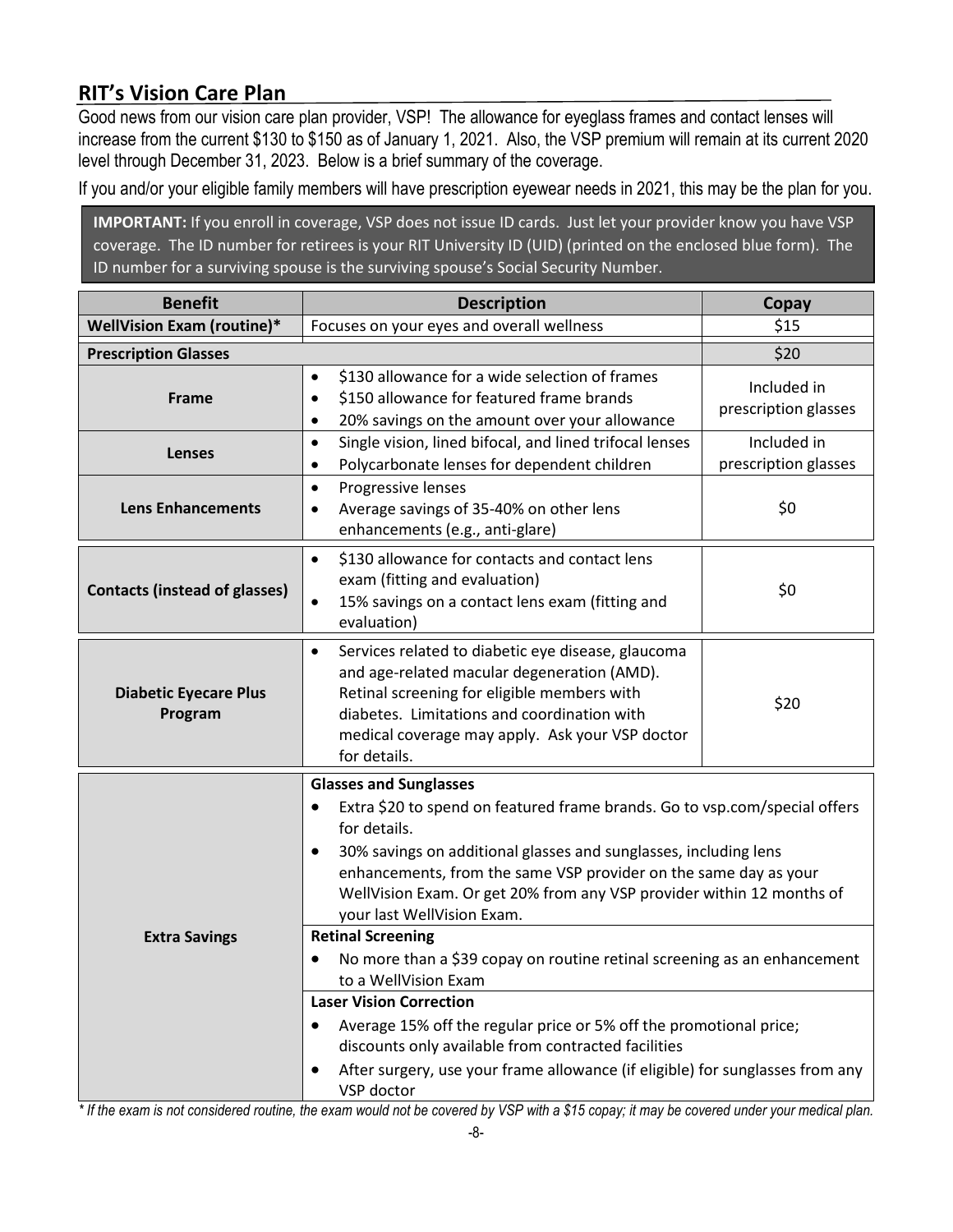# **Other Benefits**

#### **TruHearing® Hearing Aid Discount Program through RIT's Vision Care Coverage**

If you participate in RIT's vision care coverage with VSP, you and your family members can save up to 60% on hearing aids if purchased through TruHearing.

TruHearing provides members with:

- Access to a national network of more than 6,000 hearing health care providers
- Three provider visits for fitting and adjustments
- A 45-day trial
- Three-year manufacturer warranty for repairs and one-time loss and damage replacement
- 48 free batteries per hearing aid
- Discounted pricing on a wide selection of the latest brand name hearing aids
- High quality, low cost batteries delivered to your door

Here's how it works:

- Members call TruHearing. Members and their family call 877-396-7194 and mention VSP.
- Schedule an exam. TruHearing will answer questions and schedule a hearing exam with a local provider.
- Attend appointment. The provider will perform a hearing exam, make a recommendation, order the hearing aids through TruHearing, and fit them for the member.

Learn more about this VSP Exclusive Member Extra at [www.truhearing.com/vsp o](http://www.truhearing.com/vsp)r call 877-396-7194/V with questions.

## **RIT's Hyatt Legal Plan**

It can be difficult to know how to find an attorney when you need one. With RIT's legal plan through MetLaw, provided by Hyatt Legal Plans, you can have a team of attorneys ready to help you take care of life's planned and unplanned legal events. During your lifetime, you may need legal help more often than you think. Buying or selling a home, sending your youngest off to college, or caring for aging parents are just some scenarios where attorneys can provide expert legal advice. With RIT's legal plan, you can get access to legal help for all of these matters and more.

The plan's network attorneys provide support face to face, by phone, or by questions submitted online to their Law Firm E-Panel®. For certain legal matters, your attorney can represent you in court without you being present. The network attorneys are there for you, whenever you need advice on any personal legal matter or representation on

a number of legal services covered under the plan giving you peace of mind that you've got an expert on your side, for as long as you need them.

To elect or cancel coverage, please complete the enclosed blue *Retiree Benefits Open Enrollment Form*. If you elect coverage, RIT's billing administrator, Lifetime Benefit Solutions (LBS) will bill you monthly for the coverage. For more details, go to [www.rit.edu/benefits](http://www.rit.edu/benefits) and click on the link for the Open Enrollment page.

#### **Identity Theft Protection**

During the open enrollment period, you can enroll, cancel, or change coverage for 2021. The coverage from Identity Force is very comprehensive. There are three main categories; some of the services are as follows. The monthly premium contributions are found on the enclosed blue form. You will find details about the benefit on the HR website [\(www.rit.edu/benefits\)](http://www.rit.edu/benefits).

- 1. **Prevention—**fraud monitoring online protection tools
- 2. **Detection—**identity monitoring, change of address monitoring, medical ID fraud protection, and junk mail opt-out
- 3. **Restoration—**identity restoration specialists who complete the paperwork and make calls on your behalf, \$1 million identity theft insurance to reimburse you for eligible out-of-pocket costs (e.g., attorney fees)

For more details, go to [www.rit.edu/benefits](http://www.rit.edu/benefits) and click on the link for the Open Enrollment page.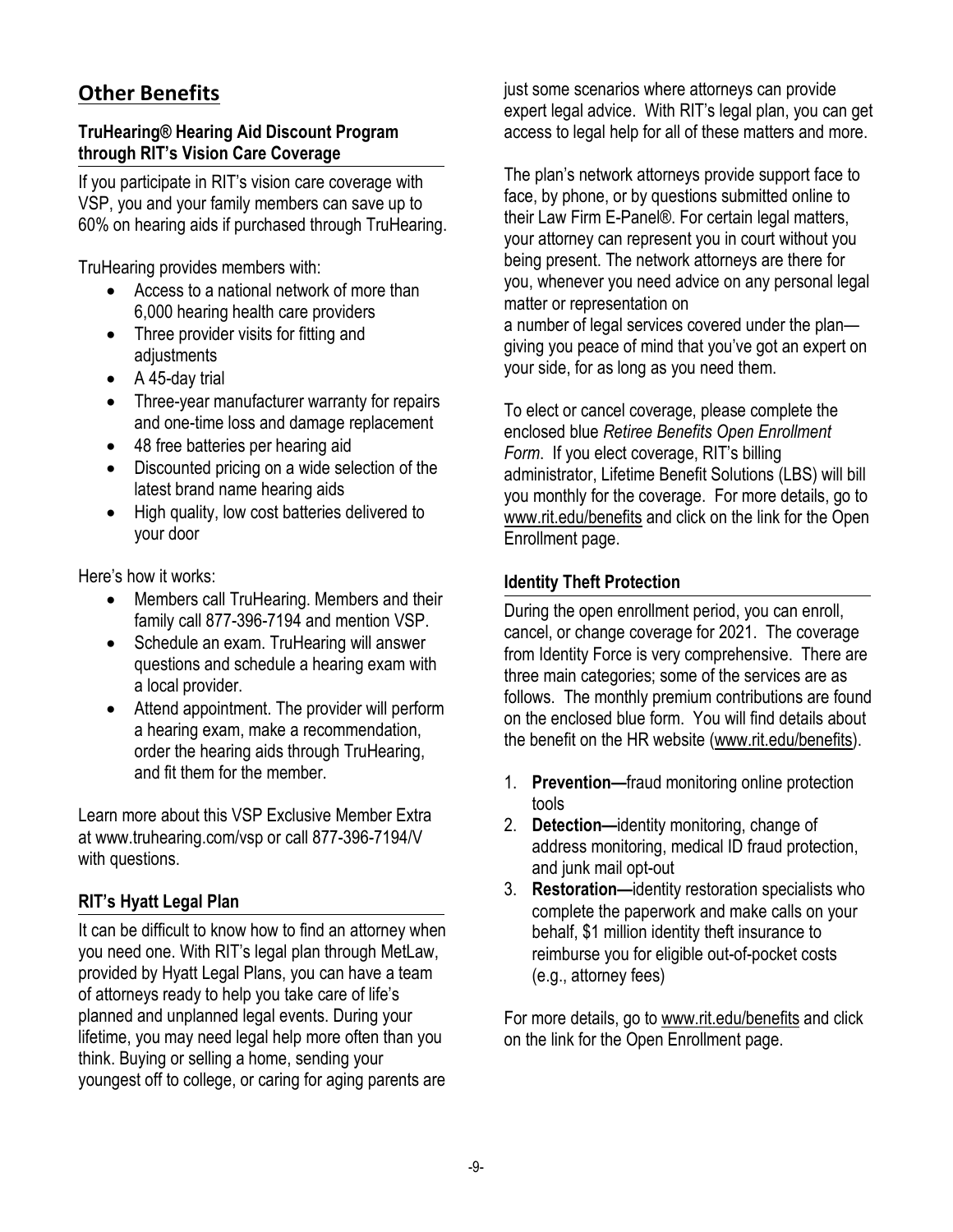# **Other Benefits - Enroll at Any Time**

**PersonalInsurance:**RIToffersemployeesandretireesan opportunity to purchase auto, homeowners, and other kinds of personal insurance at group rates. The programis administered by Mercer Voluntary Benefits and is provided by MetLife Group Property & Casualty, one of the largest underwriters of employer-sponsored insurance programs. While rates are not guaranteed, typical savings in this program are between 10-20 percent off Metropolitan's retail insurance rates.

**Pet Insurance:** Offered at a group discount through Nationwide, this medical insurance for your pets covers thousands of medical problems and conditions related to accidents or illnesses (even cancer) for dogs, cats, birds, ferrets, rabbits, reptiles, and other exotic pets. You have the freedomto visit any licensed veterinarian.

#### **Reminder-Beneficiary Designations**

Are your beneficiary designations up to date? Do you know who you named as your beneficiary for your retirement savings or any life insurance policies you have?

Events such as death, marriage, and divorce can drastically change your life. It's important that you regularly review your beneficiary designations to ensure they are up to date. The decision to change beneficiaries depends on many factors as well as your own personal and financial situation. It is important to make updates and changes in a timely manner to ensure your benefits are distributed the way you wish them to be.

You will find information on how to update your beneficiaries for the RIT Retirement Savings Plan on the retirement plan section of the RIT HR website (www.rit.edu/benefits). If you have retirement savings at both Fidelity and TIAA, you should review and update beneficiaries at both organizations; they are separate designations.

Please remember, the unexpected can happen at any time. Don't put your loved ones in a bad situation because you didn't take the time to designate your beneficiaries.

#### **RIT Services and Discounts**

**Tuition Waiver:** You and your eligible family members continue to be eligible for Tuition Waiver (courses taken at RIT).

**AccessPrivilegestoRITFacilities:**By using your Retiree ID Card, you have access privileges to RIT facilities and services such as the Student Life Center and Wallace Library.

**RITEmail:**Youmaycontinuetohavean RITemailaccount. Fromthe first time your email account is activated, you will receive an annual email notice from ITS confirming you want to continue your

account. Follow the instructions to keep the account.

**Barnes&Noble@RIT:**ShowyourRIT RetireeIDCardand get a 10% discount on most items. Please note that this applies to retirees only, not spouses or surviving spouses.

**RARES:** This not-for-profit organization provides over 400 discounts on local, regional, and national products and services. Enter code RARES4me to log in to their website.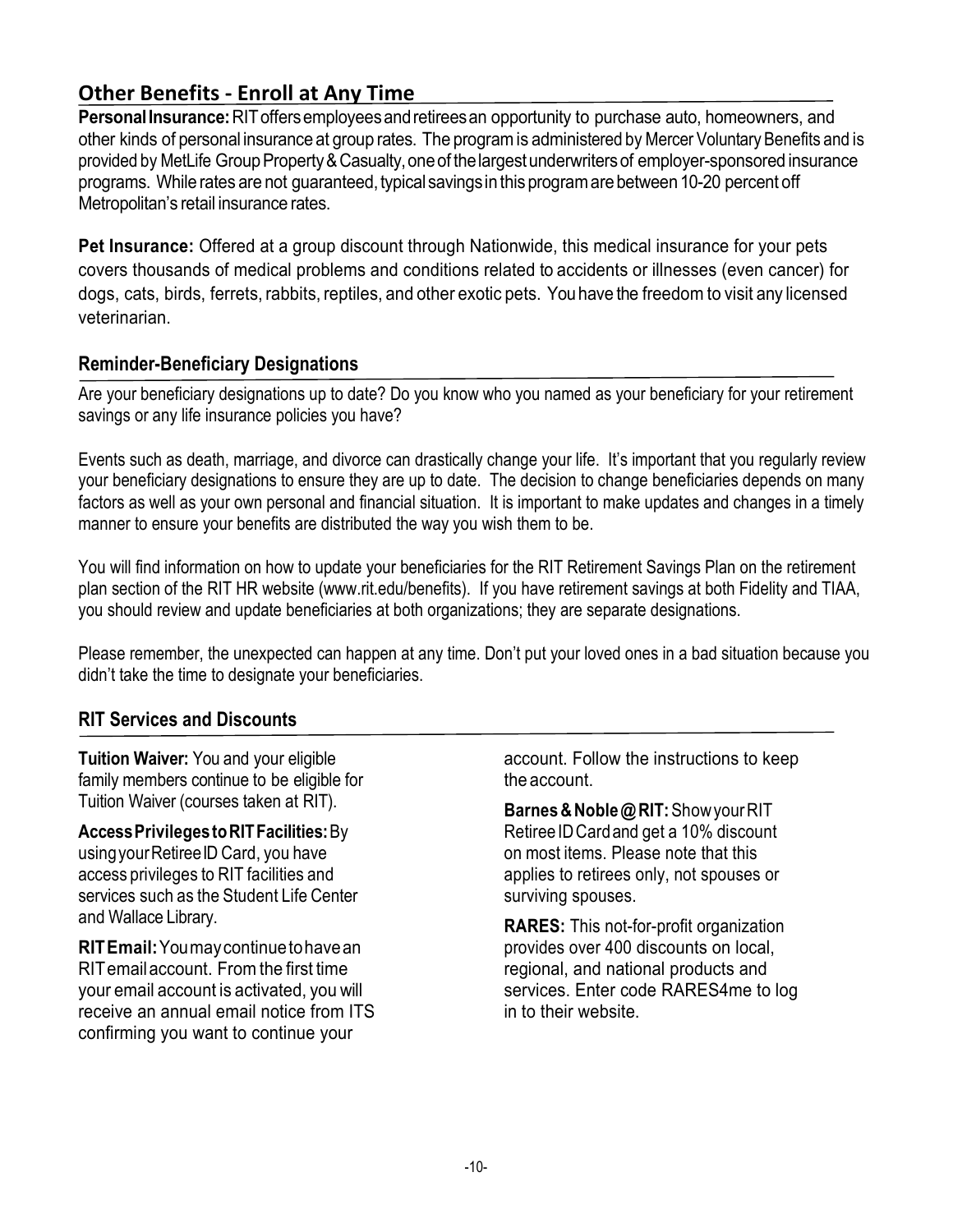#### **New Partnership Between RIT Human Resources-Benefits and the RIT Service Center (RSC)**

We are pleased to announce that the RIT Service Center (RSC) now provides customer service for most RIT benefits for employees, retirees, surviving spouses, and LTD recipients. The RSC is an effective, efficient single point of contact for questions, service requests, and support.

- You can access the RSC online portal: [help.rit.edu](https://help.rit.edu/sp)
	- o If you have maintained your RIT email, you can click on *RIT Login*
	- o If you have not maintained your RIT email or if you are a surviving spouse, you can click on *Continue as Guest*
- You can call 585-475-5000 to speak to an RSC representative

If you log in as an RIT user, you can also have an Online Live Chat through the portal. This feature is not available for Guest access.

You can access the RSC online portal 24 hours a day. The RSC staff is available for online chats (if you have logged in) and by phone Monday through Friday 7:30 a.m. to 5:00 p.m. EST.

#### **RIT Retirees Program**

As we announced last year, the RIT Retirees program is now based in University Advancement (previously known as Development and Alumni Relations). In partnership with the RIT Retirees Committee, the RIT Retirees Program hosts hallmark events, like the Winter Gathering (December) and the Retirees Picnic (June), and acts as the central office for retiree needs, outside of HR benefits. Sadly, there are no retiree events in 2020 due to the COVID-19 pandemic.

We encourage you to visit [www.rit.edu/retirees](http://www.rit.edu/retirees) for information on news, events, and other important information. You can also email [retirees@rit.edu](mailto:retirees@rit.edu) with questions.

#### **Open Enrollment Resources**

Pre-Medicare retirees can take advantage of the resources we are making available to employees.

We have developed **Fact Sheets** for each benefit to provide a high level summary so you can learn a bit about a benefit at-a-glance. You can then determine if you want to review the more detailed information on the HR-Benefits website. We are hopeful the Fact Sheets will make it easier to consider your 2021 benefits options.

In addition, we also offer on-demand online Zoom presentations to help you make your choices.

Click on the Open Enrollment link on the RIT benefits website at [www.rit.edu/benefits.](http://www.rit.edu/benefits)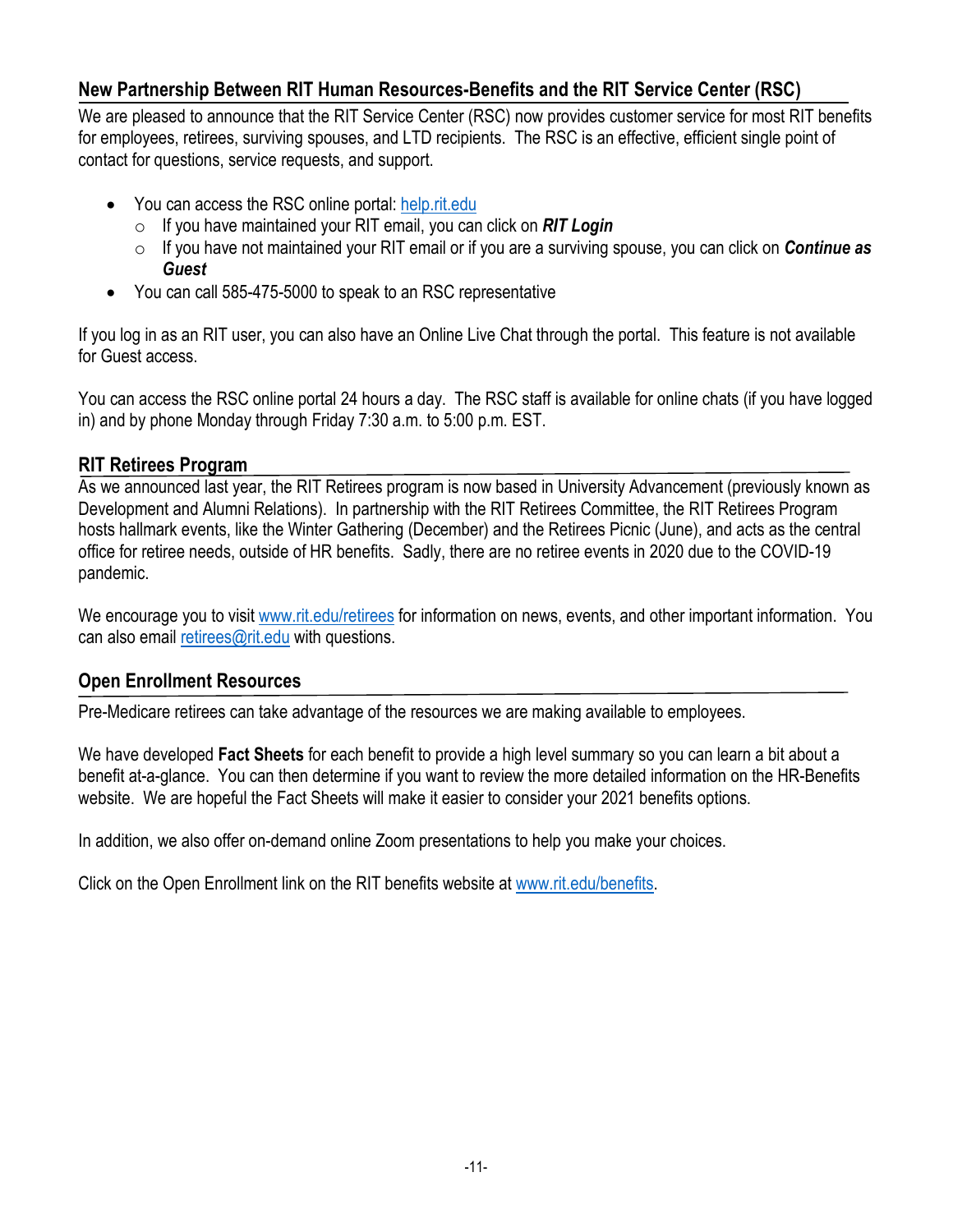|                                               |                                                                                       | -------------------------------- MONTHLY RETIREE CONTRIBUTION ------------------------------ |                                                         |                                                         |                                                     |                                                |
|-----------------------------------------------|---------------------------------------------------------------------------------------|----------------------------------------------------------------------------------------------|---------------------------------------------------------|---------------------------------------------------------|-----------------------------------------------------|------------------------------------------------|
| <b>PLAN</b>                                   | <b>LEVEL OF COVERAGE</b>                                                              | <b>FULL-TIME</b><br><b>SALARY</b><br><b>LEVEL 1</b>                                          | <b>FULL-TIME</b><br><b>SALARY</b><br>LEVEL <sub>2</sub> | <b>FULL-TIME</b><br><b>SALARY</b><br>LEVEL <sub>3</sub> | <b>FULL-TIME</b><br><b>SALARY</b><br><b>LEVEL 4</b> | <b>PART-TIME</b>                               |
| <b>Blue Point2 POS A</b>                      | • Individual                                                                          | \$195.76                                                                                     | \$290.01                                                | \$339.21                                                | \$387.51                                            | \$467.89                                       |
|                                               | • 2 Person                                                                            | \$466.47                                                                                     | \$631.11                                                | \$713.48                                                | \$803.47                                            | \$1,029.35                                     |
|                                               | $\bullet$ Family                                                                      | \$592.65                                                                                     | \$888.69                                                | \$991.87                                                | \$1,105.45                                          | \$1,325.32                                     |
|                                               | • One Parent Family                                                                   | \$538.05                                                                                     | \$734.72                                                | \$828.60                                                | \$929.99                                            | \$1,137.43                                     |
| <b>Blue Point2 POS B</b>                      | $\bullet$ Individual                                                                  | \$168.11                                                                                     | \$252.70                                                | \$298.58                                                | \$343.71                                            | \$431.54                                       |
|                                               | $\bullet$ 2 Person                                                                    | \$390.80                                                                                     | \$542.82                                                | \$616.81                                                | \$698.95                                            | \$943.59                                       |
|                                               | $\bullet$ Family                                                                      | \$543.69                                                                                     | \$786.03                                                | \$879.38                                                | \$983.77                                            | \$1,225.77                                     |
|                                               | • One Parent Family                                                                   | \$423.99                                                                                     | \$569.70                                                | \$640.36                                                | \$725.44                                            | \$987.17                                       |
| <b>Blue Point2 POS B</b><br>No Drug           | $\bullet$ Individual<br>$\bullet$ 2 Person<br>$\bullet$ Family<br>• One Parent Family | \$9.63<br>\$97.62<br>\$212.83<br>\$104.34                                                    | \$62.43<br>\$148.74<br>\$298.73<br>\$169.79             | \$92.19<br>\$189.01<br>\$361.98<br>\$211.16             | \$120.76<br>\$236.67<br>\$424.47<br>\$262.05        | \$224.53<br>\$514.78<br>\$696.47<br>\$566.30   |
| <b>Blue Point2 POS D</b>                      | $\bullet$ Individual                                                                  | \$10.81                                                                                      | \$72.25                                                 | \$101.60                                                | \$129.84                                            | \$142.51                                       |
|                                               | $\bullet$ 2 Person                                                                    | \$118.61                                                                                     | \$170.73                                                | \$210.99                                                | \$258.47                                            | \$536.73                                       |
|                                               | $\bullet$ Family                                                                      | \$233.27                                                                                     | \$319.45                                                | \$382.19                                                | \$444.30                                            | \$718.55                                       |
|                                               | • One Parent Family                                                                   | \$127.32                                                                                     | \$193.51                                                | \$234.98                                                | \$285.71                                            | \$588.35                                       |
| <b>Blue PPO</b><br>(outside Rochester area)   | $\bullet$ Individual<br>$\bullet$ 2 Person<br>$\bullet$ Family<br>• One Parent Family | \$130.79<br>\$307.24<br>\$474.33<br>\$333.00                                                 | \$211.30<br>\$450.04<br>\$679.84<br>\$468.68            | \$255.21<br>\$519.61<br>\$768.11<br>\$534.52            | \$298.27<br>\$597.16<br>\$867.23<br>\$614.59        | \$389.40<br>\$849.18<br>\$1,117.70<br>\$884.37 |
| <b>Vision Care</b>                            | · Individual                                                                          | \$9.64                                                                                       | \$9.64                                                  | \$9.64                                                  | \$9.64                                              | \$9.64                                         |
|                                               | $\bullet$ 2 Person                                                                    | \$19.26                                                                                      | \$19.26                                                 | \$19.26                                                 | \$19.26                                             | \$19.26                                        |
|                                               | $\bullet$ Family                                                                      | \$31.01                                                                                      | \$31.01                                                 | \$31.01                                                 | \$31.01                                             | \$31.01                                        |
| Dental Coverage - Standard                    | $\bullet$ Individual                                                                  | \$30.89                                                                                      | \$30.89                                                 | \$30.89                                                 | \$30.89                                             | \$30.89                                        |
|                                               | • 2 Person                                                                            | \$72.24                                                                                      | \$72.24                                                 | \$72.24                                                 | \$72.24                                             | \$72.24                                        |
|                                               | $\bullet$ Family                                                                      | \$109.94                                                                                     | \$109.94                                                | \$109.94                                                | \$109.94                                            | \$109.94                                       |
| <b>Dental Coverage - Enhanced</b>             | • Individual                                                                          | \$39.51                                                                                      | \$39.51                                                 | \$39.51                                                 | \$39.51                                             | \$39.51                                        |
|                                               | $\bullet$ 2 Person                                                                    | \$93.70                                                                                      | \$93.70                                                 | \$93.70                                                 | \$93.70                                             | \$93.70                                        |
|                                               | $\bullet$ Family                                                                      | \$143.07                                                                                     | \$143.07                                                | \$143.07                                                | \$143.07                                            | \$143.07                                       |
| <b>Legal Services (Hyatt)</b>                 | • Retiree and Family                                                                  | \$18.75                                                                                      | \$18.75                                                 | \$18.75                                                 | \$18.75                                             | \$18.75                                        |
| <b>Identity Theft Protection-UltraSecure</b>  | • One Adult                                                                           | \$9.95                                                                                       | \$9.95                                                  | \$9.95                                                  | \$9.95                                              | \$9.95                                         |
|                                               | • Two Adults                                                                          | \$19.90                                                                                      | \$19.90                                                 | \$19.90                                                 | \$19.90                                             | \$19.90                                        |
| Identity Theft Protection-UltraSecure+ Credit | • One Adult                                                                           | \$16.95                                                                                      | \$16.95                                                 | \$16.95                                                 | \$16.95                                             | \$16.95                                        |
|                                               | • Two Adults                                                                          | \$33.90                                                                                      | \$33.90                                                 | \$33.90                                                 | \$33.90                                             | \$33.90                                        |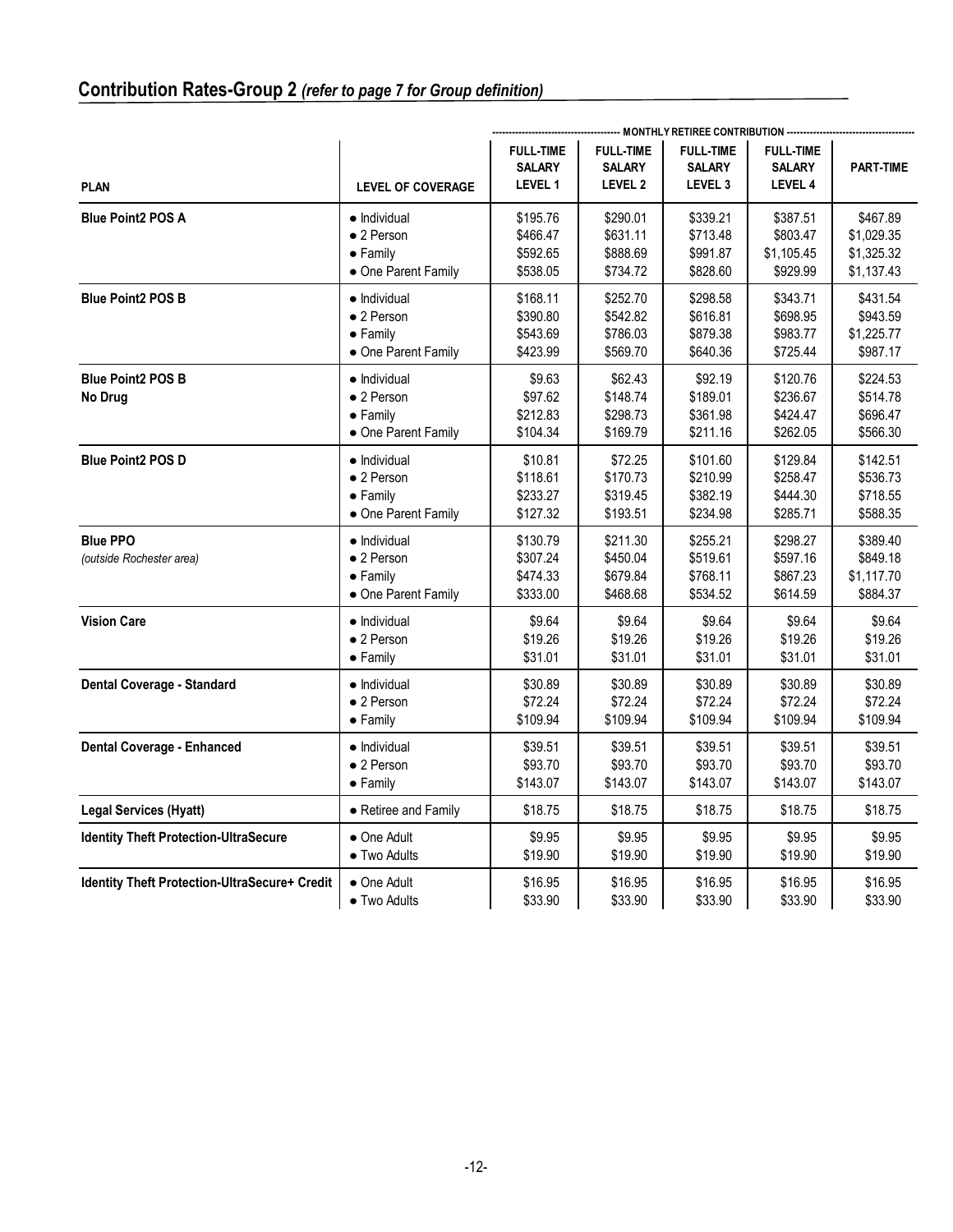|                                               |                                                                               | MONTHLY RETIREE CONTRIBUTION ----------------------- |                                                         |                                              |                                                     |                                                |
|-----------------------------------------------|-------------------------------------------------------------------------------|------------------------------------------------------|---------------------------------------------------------|----------------------------------------------|-----------------------------------------------------|------------------------------------------------|
| <b>PLAN</b>                                   | <b>LEVEL OF COVERAGE</b>                                                      | <b>FULL-TIME</b><br><b>SALARY</b><br><b>LEVEL 1</b>  | <b>FULL-TIME</b><br><b>SALARY</b><br>LEVEL <sub>2</sub> | <b>FULL-TIME</b><br><b>SALARY</b><br>LEVEL 3 | <b>FULL-TIME</b><br><b>SALARY</b><br><b>LEVEL 4</b> | <b>PART-TIME</b>                               |
| <b>Blue Point2 POS A</b>                      | • Individual                                                                  | \$215.34                                             | \$319.01                                                | \$373.13                                     | \$426.26                                            | \$514.68                                       |
|                                               | $\bullet$ 2 Person                                                            | \$513.12                                             | \$694.22                                                | \$784.83                                     | \$883.82                                            | \$1,132.29                                     |
|                                               | $\bullet$ Family                                                              | \$651.92                                             | \$977.56                                                | \$1,091.06                                   | \$1,216.00                                          | \$1,457.85                                     |
|                                               | • One Parent Family                                                           | \$591.86                                             | \$808.19                                                | \$911.46                                     | \$1,022.99                                          | \$1,251.17                                     |
| <b>Blue Point2 POS B</b>                      | $\bullet$ Individual                                                          | \$184.92                                             | \$277.97                                                | \$328.44                                     | \$378.08                                            | \$474.69                                       |
|                                               | $\bullet$ 2 Person                                                            | \$429.88                                             | \$597.10                                                | \$678.49                                     | \$768.85                                            | \$1,037.95                                     |
|                                               | $\bullet$ Family                                                              | \$598.06                                             | \$864.63                                                | \$967.32                                     | \$1,082.15                                          | \$1,348.35                                     |
|                                               | • One Parent Family                                                           | \$466.39                                             | \$626.67                                                | \$704.40                                     | \$797.98                                            | \$1,085.89                                     |
| <b>Blue Point2 POS B</b><br>No Drug           | $\bullet$ Individual<br>$\bullet$ 2 Person<br>• Family<br>• One Parent Family | \$10.59<br>\$107.38<br>\$234.11<br>\$114.77          | \$68.67<br>\$163.61<br>\$328.60<br>\$186.77             | \$101.41<br>\$207.91<br>\$398.18<br>\$232.28 | \$132.84<br>\$260.34<br>\$466.92<br>\$288.26        | \$246.98<br>\$566.26<br>\$766.12<br>\$622.93   |
| <b>Blue Point2 POS D</b>                      | • Individual                                                                  | \$11.89                                              | \$79.48                                                 | \$111.76                                     | \$142.82                                            | \$156.76                                       |
|                                               | • 2 Person                                                                    | \$130.47                                             | \$187.80                                                | \$232.09                                     | \$284.32                                            | \$590.40                                       |
|                                               | $\bullet$ Family                                                              | \$256.60                                             | \$351.40                                                | \$420.41                                     | \$488.73                                            | \$790.41                                       |
|                                               | • One Parent Family                                                           | \$140.05                                             | \$212.86                                                | \$258.48                                     | \$314.28                                            | \$647.19                                       |
| <b>Blue PPO</b><br>(outside Rochester area)   | • Individual<br>$\bullet$ 2 Person<br>$\bullet$ Family<br>• One Parent Family | \$143.87<br>\$337.96<br>\$521.76<br>\$366.30         | \$232.43<br>\$495.04<br>\$747.82<br>\$515.55            | \$280.73<br>\$571.57<br>\$844.92<br>\$587.97 | \$328.10<br>\$656.88<br>\$953.95<br>\$676.05        | \$428.34<br>\$934.10<br>\$1,229.47<br>\$972.81 |
| <b>Vision Care</b>                            | • Individual                                                                  | \$9.64                                               | \$9.64                                                  | \$9.64                                       | \$9.64                                              | \$9.64                                         |
|                                               | • 2 Person                                                                    | \$19.26                                              | \$19.26                                                 | \$19.26                                      | \$19.26                                             | \$19.26                                        |
|                                               | $\bullet$ Family                                                              | \$31.01                                              | \$31.01                                                 | \$31.01                                      | \$31.01                                             | \$31.01                                        |
| Dental Coverage - Standard                    | • Individual                                                                  | \$30.89                                              | \$30.89                                                 | \$30.89                                      | \$30.89                                             | \$30.89                                        |
|                                               | • 2 Person                                                                    | \$72.24                                              | \$72.24                                                 | \$72.24                                      | \$72.24                                             | \$72.24                                        |
|                                               | $\bullet$ Family                                                              | \$109.94                                             | \$109.94                                                | \$109.94                                     | \$109.94                                            | \$109.94                                       |
| <b>Dental Coverage - Enhanced</b>             | • Individual                                                                  | \$39.51                                              | \$39.51                                                 | \$39.51                                      | \$39.51                                             | \$39.51                                        |
|                                               | • 2 Person                                                                    | \$93.70                                              | \$93.70                                                 | \$93.70                                      | \$93.70                                             | \$93.70                                        |
|                                               | $\bullet$ Family                                                              | \$143.07                                             | \$143.07                                                | \$143.07                                     | \$143.07                                            | \$143.07                                       |
| <b>Legal Services (Hyatt)</b>                 | • Retiree and Family                                                          | \$18.75                                              | \$18.75                                                 | \$18.75                                      | \$18.75                                             | \$18.75                                        |
| <b>Identity Theft Protection-UltraSecure</b>  | • One Adult                                                                   | \$9.95                                               | \$9.95                                                  | \$9.95                                       | \$9.95                                              | \$9.95                                         |
|                                               | • Two Adults                                                                  | \$19.90                                              | \$19.90                                                 | \$19.90                                      | \$19.90                                             | \$19.90                                        |
| Identity Theft Protection-UltraSecure+ Credit | • One Adult                                                                   | \$16.95                                              | \$16.95                                                 | \$16.95                                      | \$16.95                                             | \$16.95                                        |
|                                               | $\bullet$ Two Adults                                                          | \$33.90                                              | \$33.90                                                 | \$33.90                                      | \$33.90                                             | \$33.90                                        |